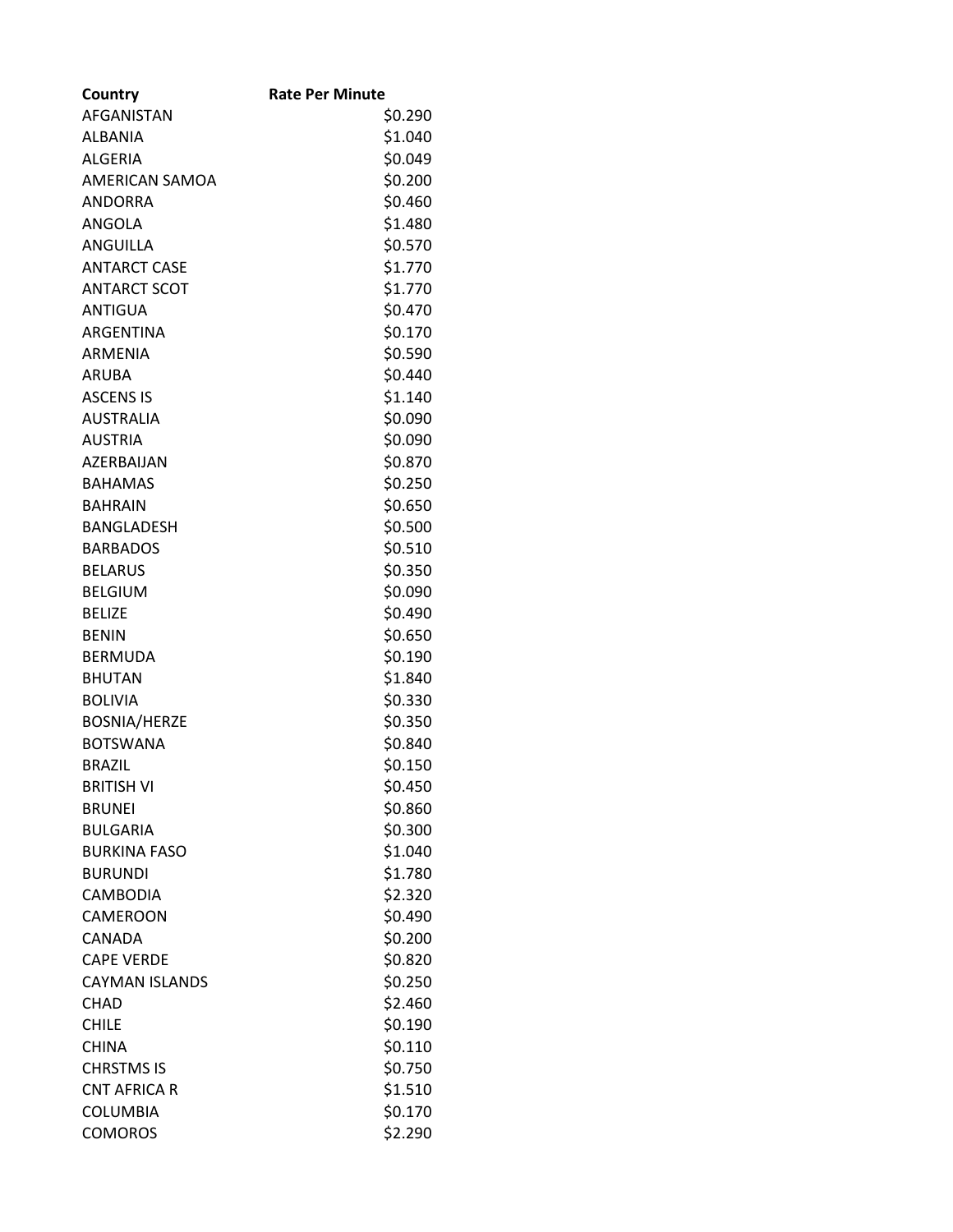| <b>CONGO REP</b>    | \$0.750 |
|---------------------|---------|
| <b>COOK IS</b>      | \$1.650 |
| <b>COSTA RICA</b>   | \$0.270 |
| <b>CROATIA</b>      | \$0.330 |
| <b>CUBA</b>         | \$0.920 |
| <b>CYPRUS</b>       | \$0.560 |
| <b>CZECH REP</b>    | \$0.220 |
| <b>DENMARK</b>      | \$0.090 |
| <b>DIEGO GARC</b>   | \$2.150 |
| <b>DJIBOUTIR</b>    | \$0.970 |
| <b>DOMINICA</b>     | \$0.410 |
| <b>DOMINICAN RP</b> | \$0.170 |
| <b>E TIMOR</b>      | \$2.390 |
| <b>ECUADOR</b>      | \$0.320 |
| <b>EGYPT</b>        | \$0.350 |
| <b>EL SALVDOR</b>   | \$0.230 |
| <b>EQT GUINEA</b>   | \$2.190 |
| <b>ERITREA</b>      | \$0.890 |
| <b>ESTONIA</b>      | \$0.690 |
| <b>ETHIOPIA</b>     | \$1.010 |
| <b>FAEROE IS</b>    | \$0.520 |
| <b>FALKLANDS</b>    | \$1.210 |
| FIJI IS             | \$1.030 |
| <b>FINLAND</b>      | \$0.090 |
| FR ANTILLE          | \$0.200 |
| <b>FR GUIANA</b>    | \$0.660 |
| FR POLYNES          | \$1.240 |
| FRANCE/MONAC        | \$0.090 |
| <b>GABON</b>        | \$1.090 |
| <b>GAMBIA</b>       | \$0.590 |
| <b>GEORGIA INTL</b> | \$0.790 |
| <b>GERMANY</b>      | \$0.090 |
| <b>GHANA</b>        | \$0.450 |
| <b>GIBRALTAR</b>    | \$1.040 |
| <b>GREECE</b>       | \$0.090 |
| <b>GREENLAND</b>    | \$0.580 |
| <b>GRENADA</b>      | \$0.450 |
| <b>GUADELOUPE</b>   | \$0.610 |
| <b>GUAM</b>         | \$0.200 |
| <b>GUATEMALA</b>    | \$0.240 |
| <b>GUI BISSAU</b>   | \$1.650 |
| <b>GUINEA REP</b>   | \$0.820 |
| <b>GUYANA</b>       | \$0.840 |
| <b>HAITI</b>        | \$0.490 |
| <b>HONDURAS</b>     | \$0.410 |
| <b>HONG KONG</b>    | \$0.110 |
| <b>HUNGARY</b>      | \$0.270 |
| <b>ICELAND</b>      | \$0.490 |
| <b>INDIA</b>        | \$0.280 |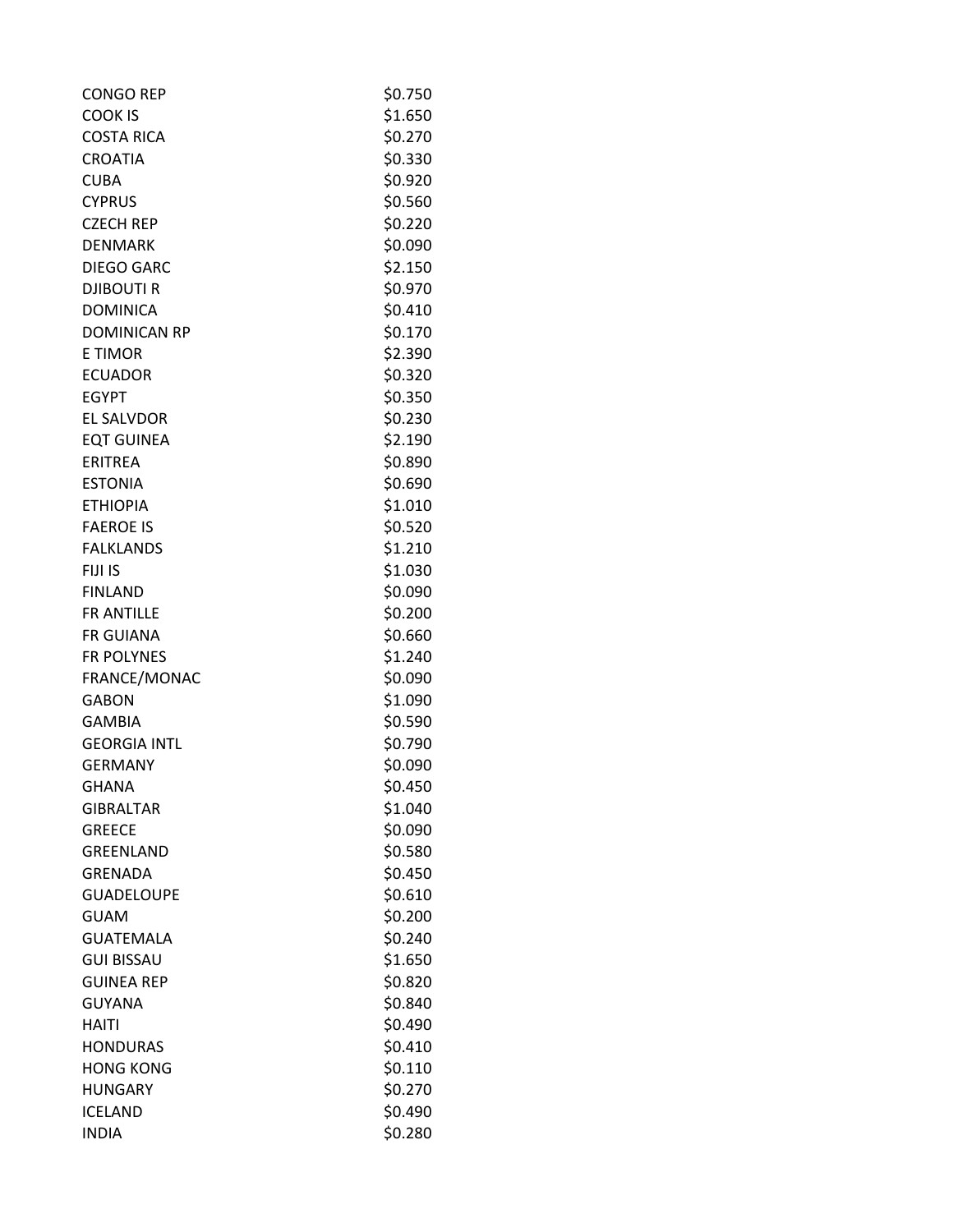| <b>INDONESIA</b>    | \$0.290 |
|---------------------|---------|
| <b>IRAN</b>         | \$0.590 |
| <b>IRAQ</b>         | \$0.290 |
| <b>IRELAND</b>      | \$0.090 |
| <b>ISRAEL</b>       | \$0.090 |
| <b>ITALY</b>        | \$0.090 |
| <b>IVRY COAST</b>   | \$0.690 |
| <b>JAMAICA</b>      | \$0.360 |
| <b>JAPAN</b>        | \$0.090 |
| <b>JORDAN</b>       | \$0.590 |
| <b>KAZAKHSTAN</b>   | \$0.230 |
| <b>KENYA</b>        | \$0.670 |
| KIRIBATI            | \$1.160 |
| <b>KUWAIT</b>       | \$0.470 |
| <b>KYRGYZSTAN</b>   | \$0.310 |
| LAOS                | \$2.430 |
| LATVIA              | \$0.350 |
| <b>LEBANON</b>      | \$0.550 |
| <b>LESOTHO</b>      | \$0.840 |
| LIBERIA             | \$0.590 |
| LIBYA/JAMAHI        | \$0.970 |
| <b>LIECHTENSTEI</b> | \$0.090 |
| LITHUANIA           | \$0.350 |
| LUXEMBOURG          | \$0.090 |
| <b>MACAO</b>        | \$0.770 |
| <b>MACEDONIA</b>    | \$0.550 |
| <b>MADAGASCAR</b>   | \$2.180 |
| <b>MALAWI</b>       | \$0.490 |
| <b>MALAYSIA</b>     | \$0.180 |
| <b>MALDIVES</b>     | \$1.450 |
| <b>MALI REP</b>     | \$1.060 |
| <b>MALTA</b>        | \$0.720 |
| <b>MARSAT E ATL</b> | \$9.950 |
| <b>MARSAT INIDA</b> | \$9.950 |
| <b>MARSAT PACIF</b> | \$9.950 |
| <b>MARSAT SNAC</b>  | \$9.950 |
| <b>MARSAT W ATL</b> | \$9.950 |
| <b>MARSHAL IS</b>   | \$0.740 |
| <b>MAURITANIA</b>   | \$1.000 |
| <b>MAURITIUS</b>    | \$1.250 |
| <b>MAYOTTE</b>      | \$0.750 |
|                     |         |
| <b>MEXICO</b>       | \$0.350 |
| <b>MICRONESIA</b>   | \$0.770 |
| <b>MOLDOVA</b>      | \$0.490 |
| <b>MONACO</b>       | \$0.090 |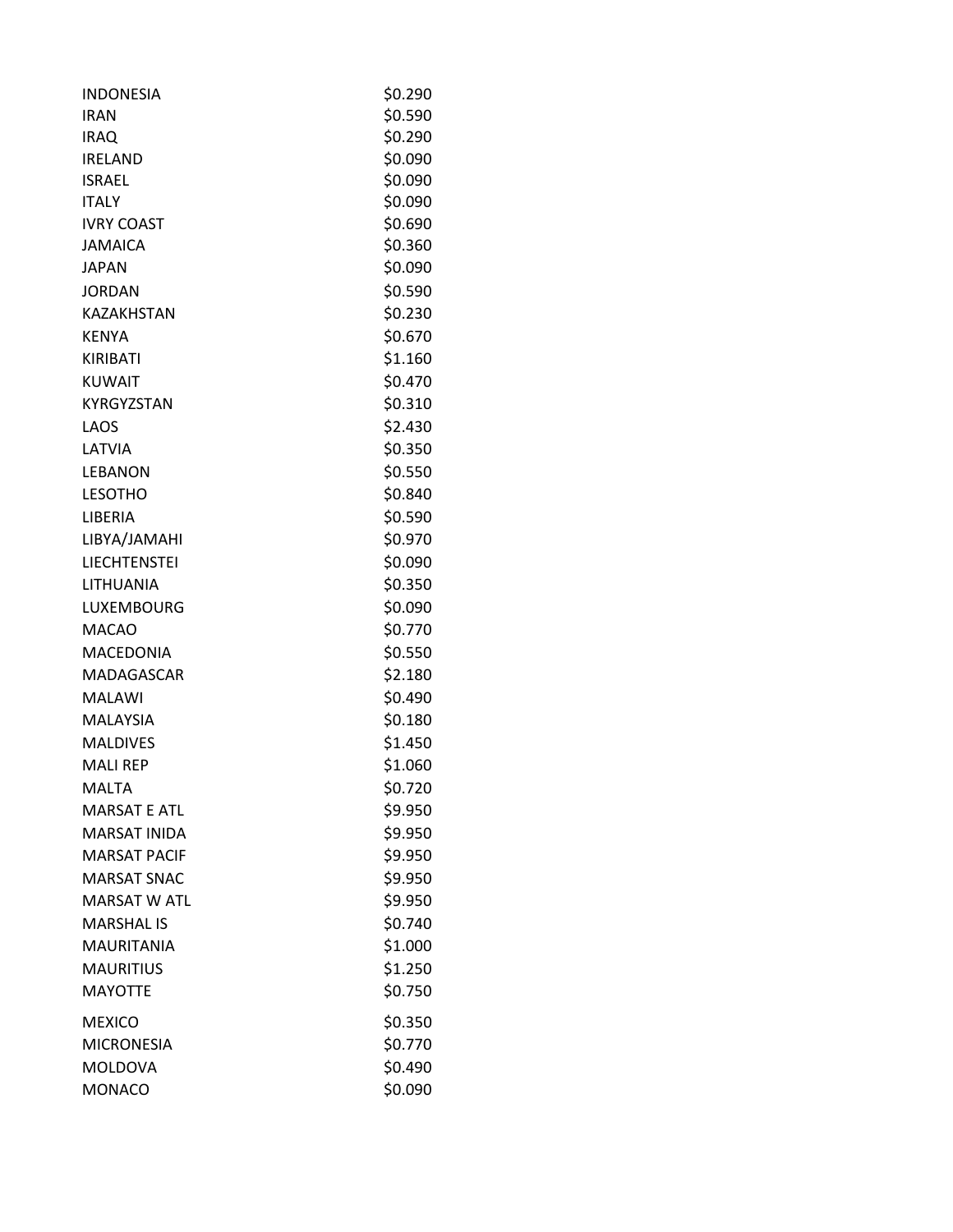| <b>MONGOLIA</b>     | \$1.700 |
|---------------------|---------|
| <b>MONTSERRAT</b>   | \$0.520 |
| <b>MOROCCO</b>      | \$0.570 |
| MOZAMBIQUE          | \$1.280 |
| <b>MYANMAR</b>      | \$2.170 |
| <b>NAMIBIA</b>      | \$0.800 |
| <b>NAURU</b>        | \$1.380 |
| <b>NFPAL</b>        | \$1.300 |
| <b>NETHERL ANTI</b> | \$0.420 |
| NETHERLAND          | \$0.090 |
| <b>NEW CALEDONI</b> | \$1.450 |
| <b>NEW ZEALAN</b>   | \$0.080 |
| NICARAGUA           | \$0.400 |
| <b>NIGER REP</b>    | \$0.930 |
| <b>NIGERIA</b>      | \$0.520 |
| <b>NIUE IS</b>      | \$3.310 |
| <b>NORTH KOREA</b>  | \$3.300 |
| <b>NORWAY</b>       | \$0.090 |
| <b>OMAN</b>         | \$1.070 |
| <b>PAKISTAN</b>     | \$0.280 |
| <b>PALAU REP</b>    | \$1.300 |
| PANAMA              | \$0.350 |
| PAPUA NEW GU        | \$1.060 |
| PARAGUAY            | \$0.400 |
| PERU                | \$0.220 |
| <b>PHILIPPINE</b>   | \$0.170 |
| <b>POLAND</b>       | \$0.160 |
| <b>PORTUGAL</b>     | \$0.090 |
| <b>PUERTO RICO</b>  | \$0.200 |
| PV/VI               | \$0.070 |
| QATAR               | \$0.950 |
| <b>REUNION IS</b>   | \$1.020 |
| <b>ROMANIA</b>      | \$0.330 |
| <b>RUSSIA</b>       | \$0.160 |
| <b>RWANDA</b>       | \$1.190 |
| <b>S AFRICA</b>     | \$0.360 |
| SAIPAN              | \$0.200 |
| <b>SAN MARINO</b>   | \$0.890 |
| <b>SAO TOME</b>     | \$1.590 |
| <b>SAUDI ARAB</b>   | \$0.450 |
| SENEGAL             | \$0.690 |
| <b>SERBIA</b>       | \$0.420 |
| <b>SEYCHELLES</b>   | \$1.510 |
| <b>SIERRA LEONE</b> | \$0.590 |
| <b>SINGAPORE</b>    | \$0.140 |
| <b>SLOVAKIA</b>     | \$0.250 |
| <b>SLOVENIA</b>     | \$0.560 |